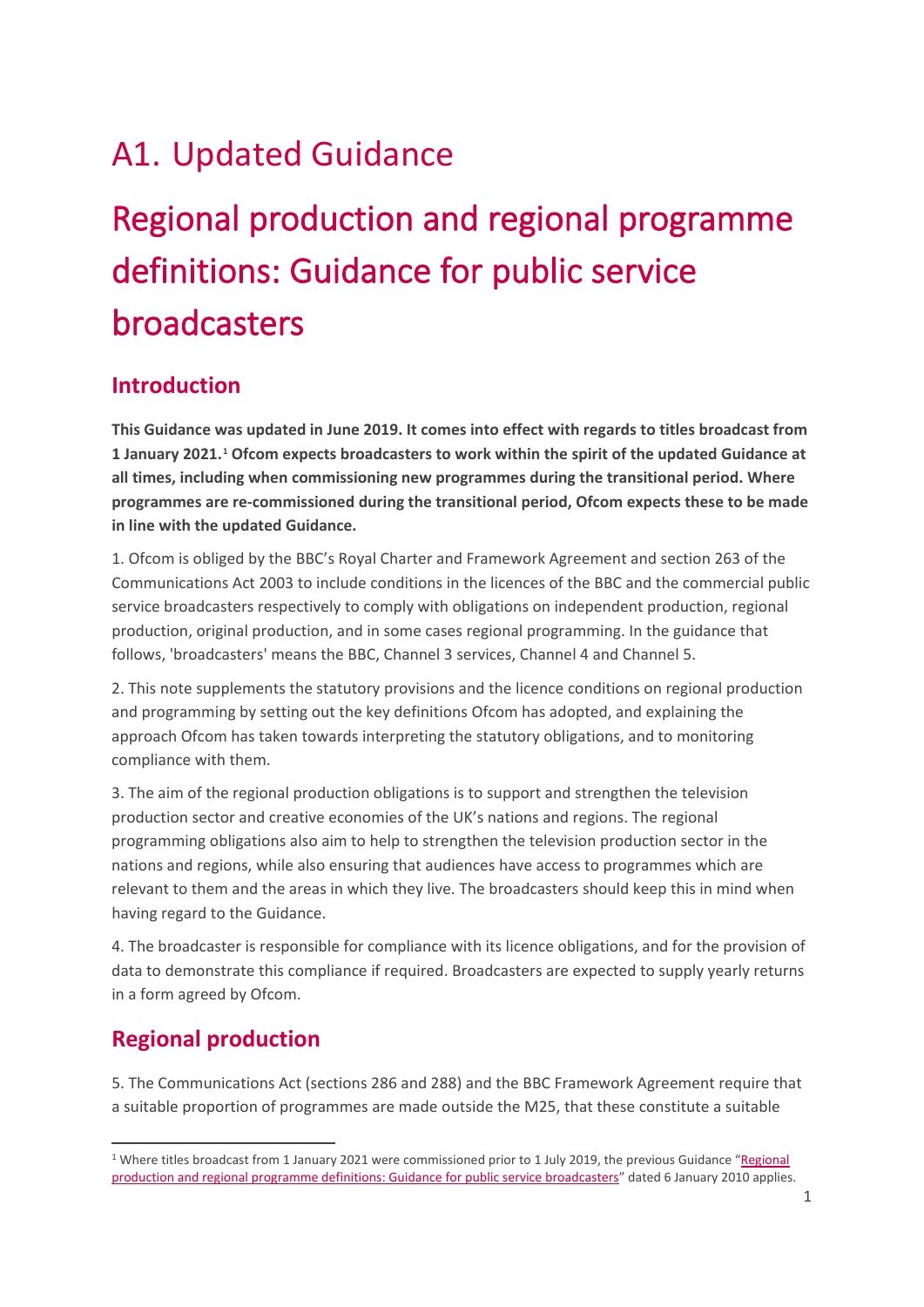range of programmes, and that a suitable proportion of expenditure is spent on producing these programmes in a suitable range of production centres. Ofcom has decided that the appropriate means of securing this objective is that the broadcasters should be required to ensure that a specified proportion of the hours they transmit comprises first-run programmes that meet the definition of regional productions below.

6. The regional production quotas only apply to first-run programmes made within the UK[2.](#page-1-0) Ofcom accepts that it would be impractical to expect network news operations to be based outside London. The quotas therefore do not apply to news programmes and these should be excluded from the quota calculations. The quotas also do not apply to self-promotional content or acquisitions, and these should also be excluded from the quota calculations.

7. In order to count towards the regional production quota by hours, relevant productions must meet two out of the following three criteria:

#### **Criterion a): Substantive base**

The production company must have a substantive business and production base in the UK outside the M25. The production in question must be managed from that substantive base. The base will be taken to be substantive if it is the usual place of employment of:

i) executives managing the regional business; and

ii) senior personnel involved in the production in question; and

iii) senior personnel involved in seeking programme commissions.

*Aim: The objective of this criterion is to embed TV production in the nations and regions to achieve a degree of permanence that can stimulate and build viable production ecologies outside the M25. We consider that to satisfy this criterion, the company making the title will have an authentic presence in the nation or macro-region in which it has its office and will be contributing to that local area's creative economy on an ongoing basis.* 

#### *Notes:*

- *The substantive base will usually be, but does not need to be, its own legal entity.*
- *There is no minimum number of individuals who need to be employed at the substantive base; the number will be dependent on what delivers a genuine operational production office in the locality in which it is based. For example, in a new start-up company, including a newly opened regional office of a London headquartered production company, one person may initially be responsible for all the roles set out above and therefore satisfy all elements of the criterion. However, in companies of scale, e.g. a larger, more established regional office of a London headquartered production company, it is more likely that we would expect the different elements of the criterion to be satisfied by a number of individuals. Where roles and personnel change over time, we would expect broadcasters to assess whether the base remains substantive in line with this criterion.*
- *The generic terms 'executives' and 'senior personnel' are an acknowledgement that job titles vary between employers, by genre and over time. We define 'executives' as those*

<span id="page-1-0"></span> $2A$  programme which is made outside of the UK is excluded from the regional production quotas: see Annex 1 of this Guidance.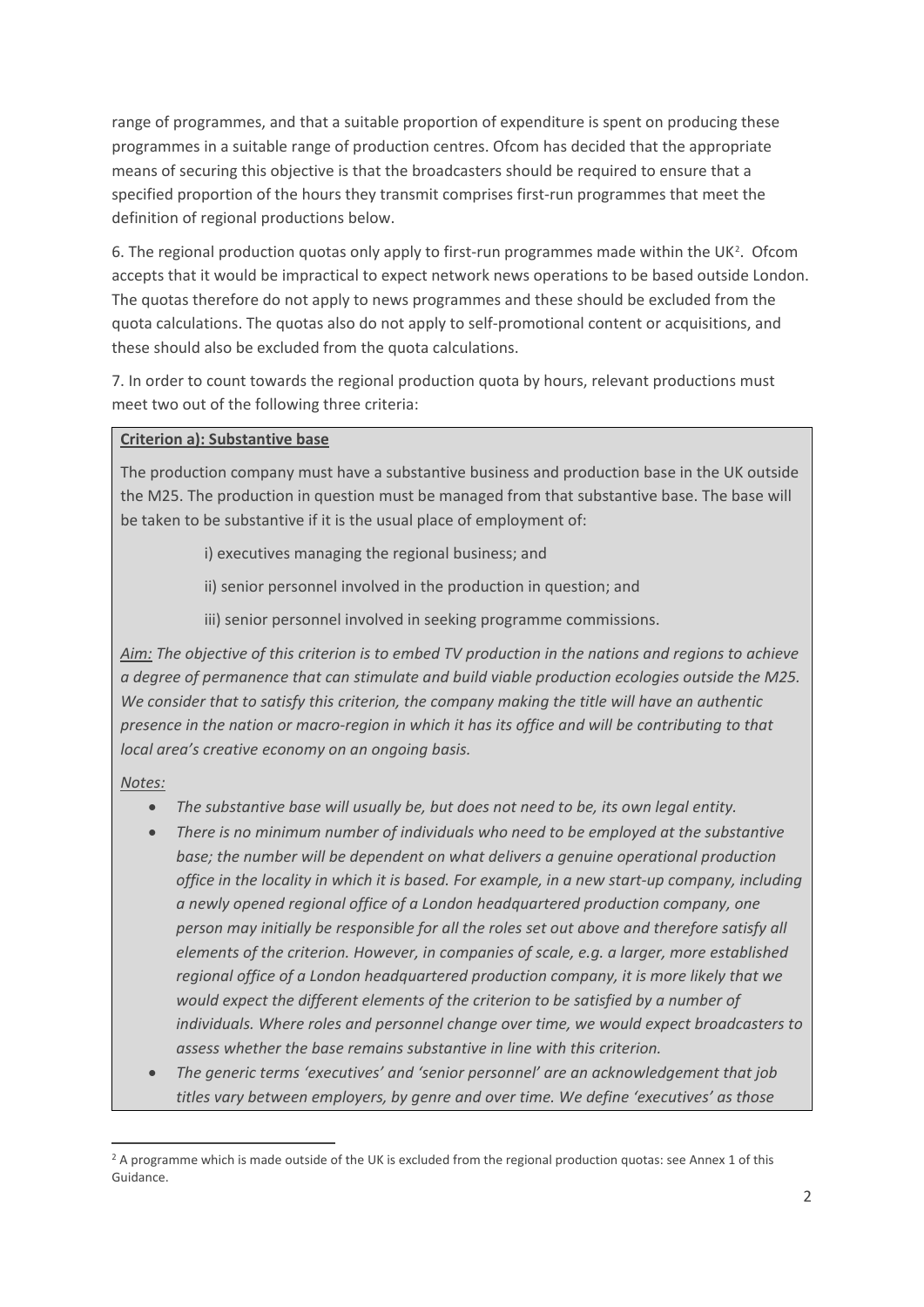*individuals responsible for making independent, executive decisions and/or having a significant leadership role in relation to the management of the regional business. We define 'senior personnel' as those individuals who have a significant leadership role and/or are responsible for making independent, executive decisions in relation to the production in question or in relation to seeking programme commissions (as applicable).*

- *Usual place of employment is the place where the individual spends the majority of their working time.*
- *For productions made from a Special Purpose Vehicle ('SPV')[3,](#page-2-0) the key consideration is whether the SPV meets all of the elements of the substantive base criterion. If an SPV is temporary in nature, we tend to think that it is less likely that it would be able to meet all elements of the criterion, particularly the requirement that the substantive base is 'the usual place of employment for senior personnel involved in seeking programme commissions'.*

#### **Criterion b): Production spend**

At least 70% of the production spend must be spent in the UK outside the M25. For the purposes of this calculation, production spend should be based on the entire production expenditure, including any funding from third parties and spend outside the UK, but should exclude the cost of on-screen talent, archive material, sports rights, competition prize-money, copyright costs and any production fee.

*Aim: The objective of this criterion is to deliver genuine investment in TV production outside of the M25. We consider that to satisfy this criterion, a production should be making a significant financial contribution to the local economy in the UK's nations and regions - for instance, through the use of local or regional production related facilities.*

#### *Notes:*

- *Overhead costs should be reasonably apportioned to the location(s) to which each overhead relates (which might be the substantive base and/or one or more production bases). It would be appropriate to classify the running costs associated with keeping a base in the nations and regions operational as regional spend. In circumstances where a production company has multiple offices across the UK, and such costs are split between these offices (including in London), we would expect the company to take a reasonable approach to allocating these costs. Costs associated with the operation and maintenance of London premises should not be counted as regional expenditure.*
- *When allocating costs in relation to travel, the policy intent should be considered. For example, it would not be appropriate to classify regional costs as those spent on transporting talent/equipment from London/countries outside the UK to the nations and regions. However, expenditure on travel can be allocated as regional spend if the starting point is in the nations and regions.*
- *The production fee should be excluded from the production spend. However, in cases where some of the production fee is used to fund the costs of the production (for example,*

<span id="page-2-0"></span><sup>&</sup>lt;sup>3</sup> An SPV is a company set up for a specific project, e.g. to produce a film/programme. Commonly used for big productions, particularly drama. The 'vehicle' keeps the production separate from the productions company's other activities.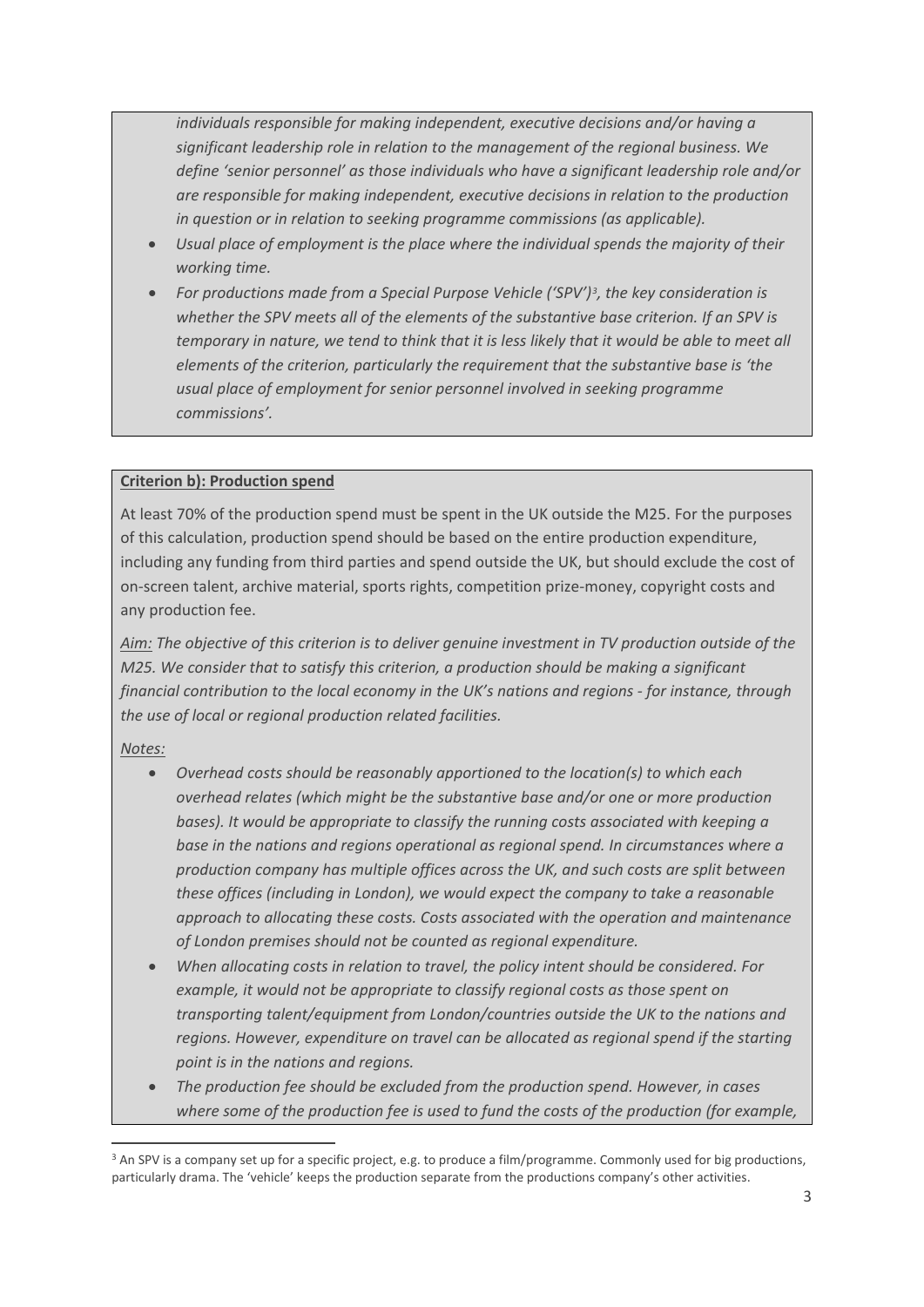*where a production has exceeded its budget), then that amount can be included in the production spend.* 

• *Spend outside of the UK should be included as part of the production spend but not counted as regional spend (i.e. it does not contribute towards the 70% threshold). However, it would be appropriate, for example, to count costs associated with paying regionally-based UK talent while working abroad on the production in question as regional.*

#### **Criterion c): Off-screen talent**

At least 50% of the production talent (i.e. not on-screen talent) by cost must have their usual place of employment in the UK outside the M25. Freelancers without a usual place of employment outside the M25 will nonetheless count for this purpose if they live outside the M25.

*Aim: The objective of this criterion is to ensure genuine creative job opportunities across varying levels of seniority in TV production in the nations and regions. Attracting talent to those areas can in turn help to create strong regional production centres.* 

*Notes:* 

- *By 'production talent' we mean those recognised as being directly involved in the production of the programme. Peripheral roles such as drivers, cleaners and catering staff should not be included. In some instances, it may not always be easy to differentiate between these different types of roles, and so judgement should be exercised in this regard, keeping in mind the policy intent.*
- *Regardless of whether freelance talent are hired through a studio or service company which is based outside the M25, they will only count as regional talent if they live outside the M25.*
- *Usual place of employment is the place where the individual spends the majority of their working time.*
- *On-screen talent is an important part of the regional production landscape and the PSBs should consider how best to offer opportunities to on-screen talent in the nations and regions. However, it is excluded from this criterion to ensure that the quotas remain focused on regionally-based production expertise and, importantly, to avoid the quotas being skewed by the significant cost of onscreen talent in some productions (including, but not limited to, drama productions).*

8. The same three criteria would also determine whether a programme counts towards the broadcaster's expenditure quota, in which case the full contribution to the cost of the programme from the relevant broadcaster will be counted towards its quota. When determining their delivery against the expenditure quotas, the broadcasters should only be basing this on their own expenditure, and as such third-party funding should be excluded for such calculations.

### **Allocating regional production titles**

9. Each regional production must be assigned, in data returned to Ofcom, either to: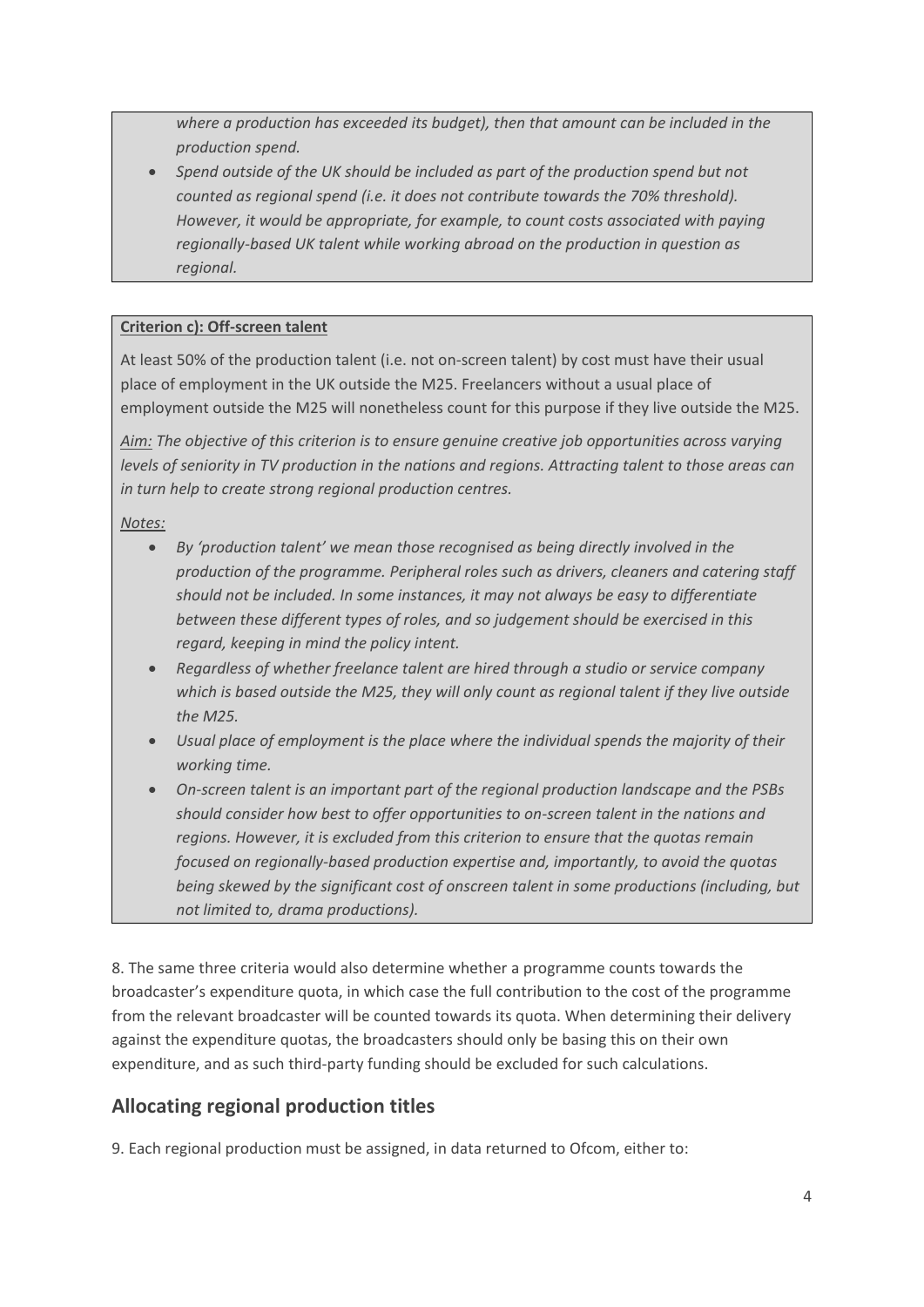- One of: Scotland, Wales or Northern Ireland; or
- One of three English macro-regions (Northern England, Midlands and East, and Southern England) $4$ ; or
- Multi-English region; or
- Multi-nation outside England; or
- Multi-nation/English region.

In deciding which nation or macro-region this should be, a two out of three majority of the criteria will apply wherever possible.

10. Where a qualifying production is made from a substantive base outside the M25, it should be allocated according to that substantive base in the following instances. The production:

- meets all three of the criteria in different nations or macro-regions; or
- meets only one of criteria b) or c) and meets this in a different nation or macro-region to the substantive base; or
- meets one or both of criteria b) and c) but in neither case is it fully met in only one nation or macro-region.

11. In the event that a programme from a producer based within the M25 qualifies as a regional production in relation to only criteria b) and c) above, but there is no majority nation or macroregion to allocate the production to, the following categories will apply:

• **Multi-English region:** for titles that have either:

i) met each of criteria b) and c) fully, in two different English macro-regions; or

ii) met both criteria b) and c) in a combination of English macro-regions, but not fully met the relevant 70% and 50% thresholds in any single English macro-region.

• **Multi-nation outside England:** for titles that have either:

i) met each of criteria b) and c) fully, in two different nations outside of England; or

ii) met both criteria b) and c) in a combination of different nations outside of England, but not fully met the relevant 70% and 50% thresholds in any single nation outside of England.

• **Multi-nation/English region:** for titles that have either:

i) met each of criteria b) and c) fully but where one has been met in an English macroregion and one has been met in either Scotland, Wales or Northern Ireland; or

ii) met both criteria b) and c) across a combination of England and another UK nation or nations, but do not fully meet the relevant 70% and 50% thresholds in any single nation/macro-region.

12. The following table provides some worked examples of how titles should be allocated:

<span id="page-4-0"></span><sup>4</sup> Comprised of government regions Yorkshire and Humber, North-West and North-East England; West Midlands, East Midlands and East of England; and South-West and South-East England respectively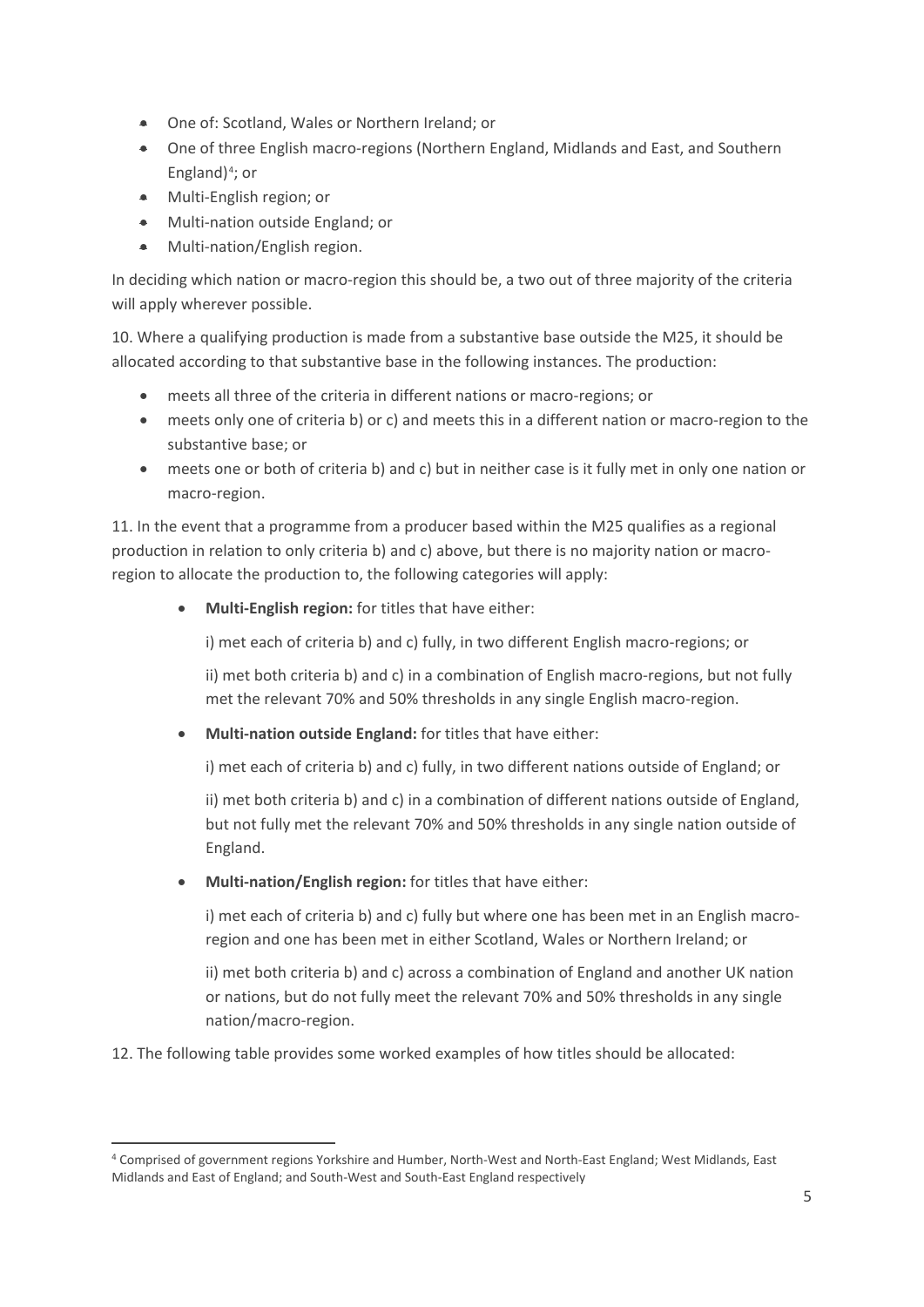|                          | a) Substantive<br><b>Base</b> | b) Production<br><b>Budget</b> | c) Off-screen<br>talent               | <b>Allocation</b>                                | <b>Explanation</b>                                                                                                                                         |
|--------------------------|-------------------------------|--------------------------------|---------------------------------------|--------------------------------------------------|------------------------------------------------------------------------------------------------------------------------------------------------------------|
| A                        | Scotland                      | Northern<br>England            | Northern<br>England                   | <b>Northern</b><br><b>England</b>                | Two out of three<br>majority applies                                                                                                                       |
| B                        | Not met                       | Northern<br>Ireland            | Northern<br>Ireland                   | <b>Northern</b><br><b>Ireland</b>                | Two out of three<br>majority applies                                                                                                                       |
| $\mathsf{C}$             | Wales                         | Wales                          | Multiple<br>locations                 | <b>Wales</b>                                     | Two out of three<br>majority applies                                                                                                                       |
| D                        | Southern<br>England           | Wales                          | Midland & East                        | Southern<br><b>England</b>                       | No majority but meets<br>criterion a). Therefore<br>allocate according to a)                                                                               |
| E                        | Scotland                      | Northern<br>England            | Not met                               | <b>Scotland</b>                                  | No majority but meets<br>criterion a). Therefore<br>allocate according to a)                                                                               |
| F                        | Midlands &<br>East            | Not met                        | Multiple<br>locations                 | <b>Midlands &amp;</b><br><b>East</b>             | No majority but meets<br>criterion a). Therefore<br>allocate according to a)                                                                               |
| G                        | Not met                       | Southern<br>England            | Northern<br>England                   | Multi-English<br>region                          | No majority and does<br>not meet criterion a).<br>Allocate using one of<br>the three multi-location<br>categories based on<br>where b) and c) were<br>met. |
| Н                        | Not met                       | Southern<br>England            | Multiple<br>locations (in<br>England) | Multi-English<br>region                          | No majority and does<br>not meet criterion a).<br>Allocate using one of<br>the three multi-location<br>categories based on<br>where b) and c) were<br>met. |
| $\overline{\phantom{a}}$ | Not met                       | Scotland                       | Northern<br>Ireland                   | <b>Multi-nation</b><br>outside<br><b>England</b> | No majority and does<br>not meet criterion a).<br>Allocate using one of<br>the three multi-location<br>categories based on<br>where b) and c) were<br>met. |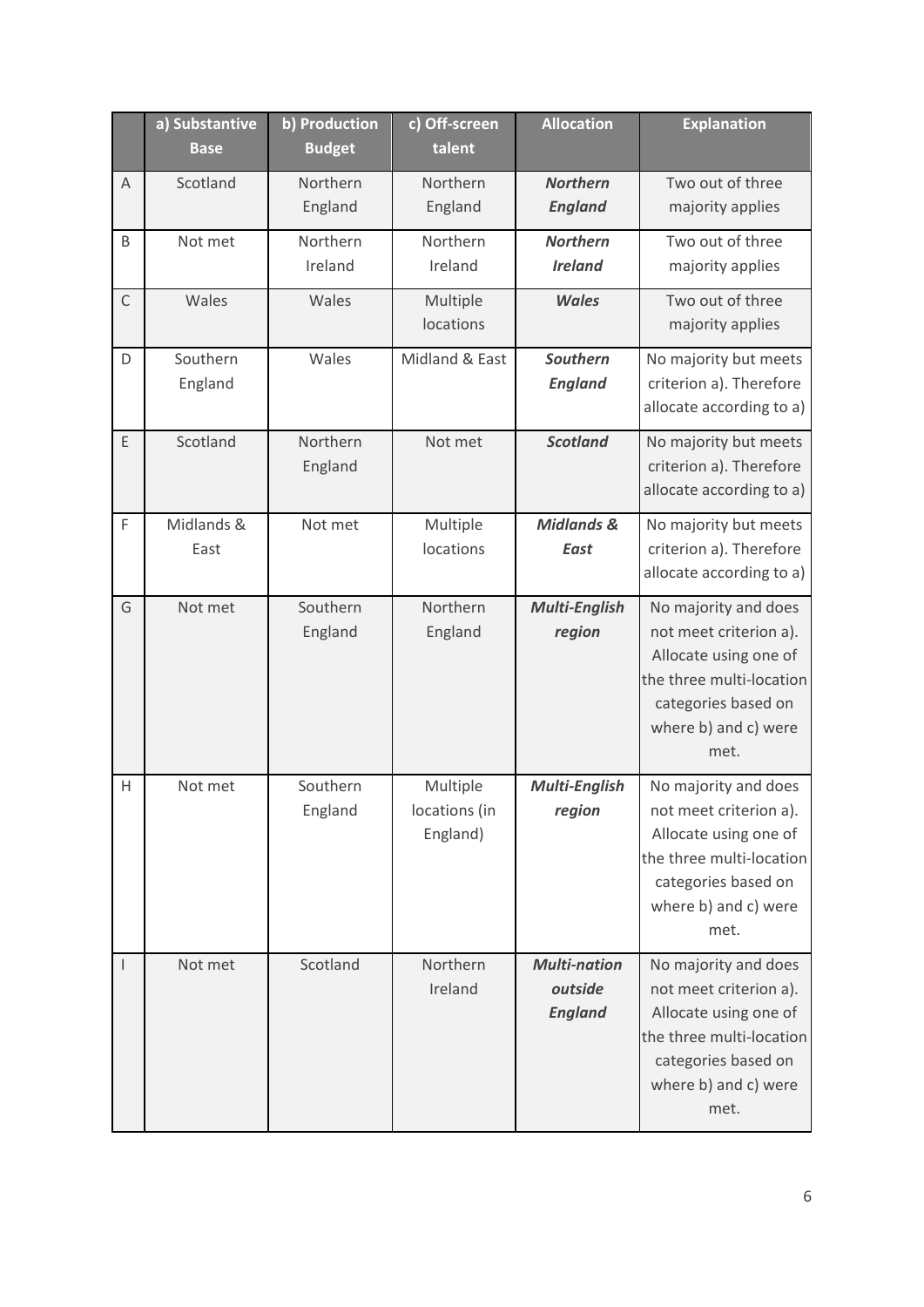|   | a) Substantive<br><b>Base</b> | b) Production<br><b>Budget</b> | c) Off-screen<br>talent                                     | <b>Allocation</b>                                | <b>Explanation</b>                                                                                                                                         |
|---|-------------------------------|--------------------------------|-------------------------------------------------------------|--------------------------------------------------|------------------------------------------------------------------------------------------------------------------------------------------------------------|
| J | Not met                       | Scotland                       | Multiple<br>locations<br>(outside<br>England)               | <b>Multi-nation</b><br>outside<br><b>England</b> | No majority and does<br>not meet criterion a).<br>Allocate using one of<br>the three multi-location<br>categories based on<br>where b) and c) were<br>met. |
| K | Not met                       | Wales                          | Midlands &<br>East                                          | Multi-nation/<br><b>English region</b>           | No majority and does<br>not meet criterion a).<br>Allocate using one of<br>the three multi-location<br>categories based on<br>where b) and c) were<br>met. |
| L | Not met                       | Southern<br>England            | Multiple<br>locations<br>(across the<br>whole of the<br>UK) | Multi-nation/<br><b>English region</b>           | No majority and does<br>not meet criterion a).<br>Allocate using one of<br>the three multi-location<br>categories based on<br>where b) and c) were<br>met. |

## **Regional programmes**

#### *This section applies only to the BBC and Channel 3.*

13. Section 287 of the Act requires Channel 3 to provide a sufficient amount and a suitable range of regional programmes (including regional news). Equivalent requirements apply to the BBC under the BBC Framework Agreement. Ofcom intends that 'sufficient amount' and 'suitable range' will be interpreted to mean the amount and range specified in licences.

14. Ofcom is also required to ensure that the regulatory regime for the BBC and every Channel 3 service is appropriate to secure that what appears to Ofcom, in the case of the services, to be a suitable proportion of the regional programmes included in the service, consists of programmes made in the area for which the service is provided. For the purpose of determining whether a programme is made in the region, the relevant broadcasters should follow the rules set out in paragraph 7 above, substituting 'in the region' for 'outside the M25'. For co-productions which were not made in the relevant region, the proportion of the programme that contributes to the quota will be counted in accordance with the number of licensees involved.

15. In the case of regional news, if Ofcom is satisfied it is appropriate in the circumstances of a particular case it may, exceptionally, allow news programmes which would not otherwise satisfy the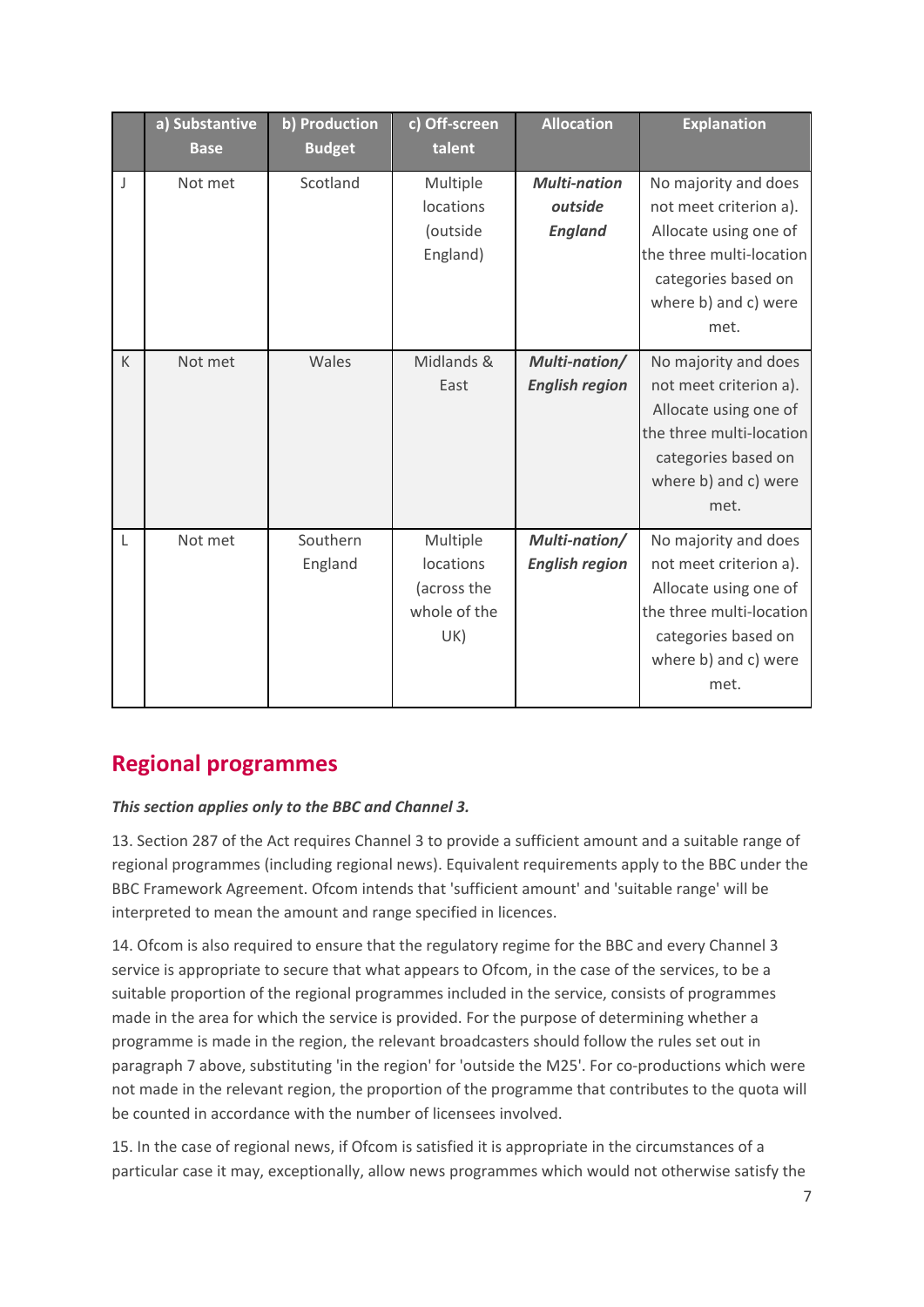requirements set out in paragraph 7 above to classify as 'made in the region' providing it is satisfied that significant journalistic resources, including local news gathering resources and the presence of on the ground reporters and crews, are maintained throughout the relevant area and are involved in the production of the news programmes.

16. Regional programmes are those programmes which are of particular interest to people living in the area for which the service is provided. A key consideration in judging regionality will be what distinguishes individual programmes from the output of other regions and of the networks. In particular regional programmes should:

- 1. deal with subject matter of specific interest to the region and of less interest elsewhere (e.g. regional events, concerns and interests); and
- 2. be clearly set within the region and/or feature people known to be residents of, or who have close connections with, the region.

17. Co-productions between not more than three regional Channel 3 licensees (or BBC regional services) may count towards each licensee's regional quota. Co-productions between a Channel 3 regional licensee or BBC regional service, and non-Channel 3 licensees or the BBC or ITV networks may also count, provided that the programmes receive their first transmission within the relevant region and that they satisfy the criteria in paragraph 16 above.

18. Programmes involving more than three parties which share a limited amount of content may be permitted at the discretion of Ofcom. Ofcom would not expect to exercise its discretion unless the amount of shared material was small in proportion to the total, and did not account for a significant proportion of regional programmes on any one regional service.

19. Ofcom anticipates that, in the normal course of events, co-productions will add to the quality and diversity of regional services, rather than simply being cost-cutting exercises. However, if it becomes apparent that this expectation is misplaced, Ofcom will consider further changes.

## **Complaints process**

20. Ofcom has published procedures for investigating breaches of broadcast licences.[5](#page-7-0) These apply to a number of regulatory requirements placed on broadcasters, including requirements to fulfil production and programming quotas, and set out the steps Ofcom will usually follow in order to investigate whether there has been a breach of a relevant requirement. Stakeholders should refer to these procedures if they wish to make a complaint.<sup>[6](#page-7-1)</sup>

<span id="page-7-0"></span><sup>&</sup>lt;sup>5</sup> [General procedures for investigating breaches of broadcast licences](https://www.ofcom.org.uk/__data/assets/pdf_file/0019/31942/general-procedures.pdf) (Ofcom, 2017). There are separate procedures for matters related to the BBC [– Procedures for enforcement of requirements in the BBC Framework Agreement and](https://www.ofcom.org.uk/__data/assets/pdf_file/0024/99420/bbc-agreement.pdf)  compliance with Ofcom enforcement action [\(](https://www.ofcom.org.uk/__data/assets/pdf_file/0024/99420/bbc-agreement.pdf)Ofcom, 2017).<br><sup>6</sup> Ofcom's Broadcast and On Demand Bulletin reports on the outcome of investigations into potential breaches of Ofcom's

<span id="page-7-1"></span>code and rules for TV, radio and video-on-demand programmes, as well as the licence conditions with which broadcasters regulated by Ofcom are required to comply: [https://www.ofcom.org.uk/about-ofcom/latest/bulletins/broadcast-bulletins.](https://www.ofcom.org.uk/about-ofcom/latest/bulletins/broadcast-bulletins)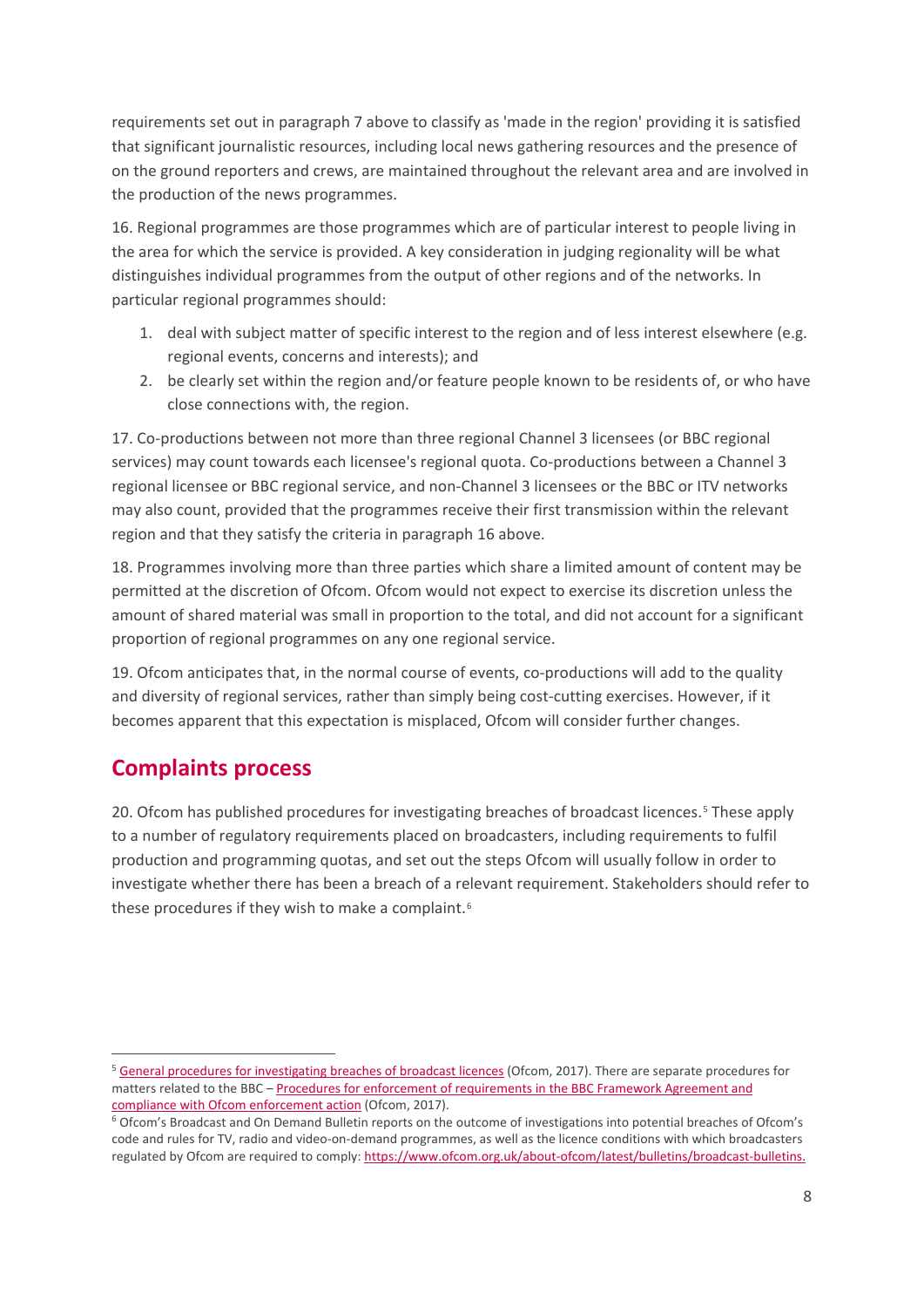21. Individuals who wish to make a complaint about a title submitted by the BBC should note that the principle of 'BBC First' applies, although we are able to consider complaints first under exceptional circumstances.[7](#page-8-0)

22. We will consider requests for complainants to remain anonymous on a case by case basis. Stakeholders should note that Ofcom has published separate guidance which offers advice for whistleblowers.<sup>[8](#page-8-1)</sup>

23. Anyone who wishes to make a complaint in relation to the broadcasters' fulfilment of their regional production or regional programming obligations should fill out a complaint form on the Ofcom website. There are separate forms for complainants who wish to make a complaint about the BBC's delivery of its regional production or programming obligations, and those who wish to make a complaint about one of the commercial PSB channels (ITV, STV, Channel 4 or Channel 5) delivery of its regional production or programming obligations. The forms can be found on the Ofcom website [here.](https://www.ofcom.org.uk/complaints/complain-about-tv-radio-a-website/something-else/regional-production-and-regional-programming-complaints)

<span id="page-8-0"></span><sup>7</sup> Ofcom will normally consider a complaint only after the complaint has been in the first instance resolved by the BBC. See th[e BBC Charter](http://downloads.bbc.co.uk/bbctrust/assets/files/pdf/about/how_we_govern/2016/charter.pdf) (Section 56 (3)) and [BBC Framework Agreement](http://downloads.bbc.co.uk/bbctrust/assets/files/pdf/about/how_we_govern/2016/agreement.pdf) (Section 56 (4)(a)).

<span id="page-8-1"></span><sup>8</sup> See Section 3. https://www.ofcom.org.uk/ data/assets/pdf file/0013/102514/Advice-for-complainants.pdf